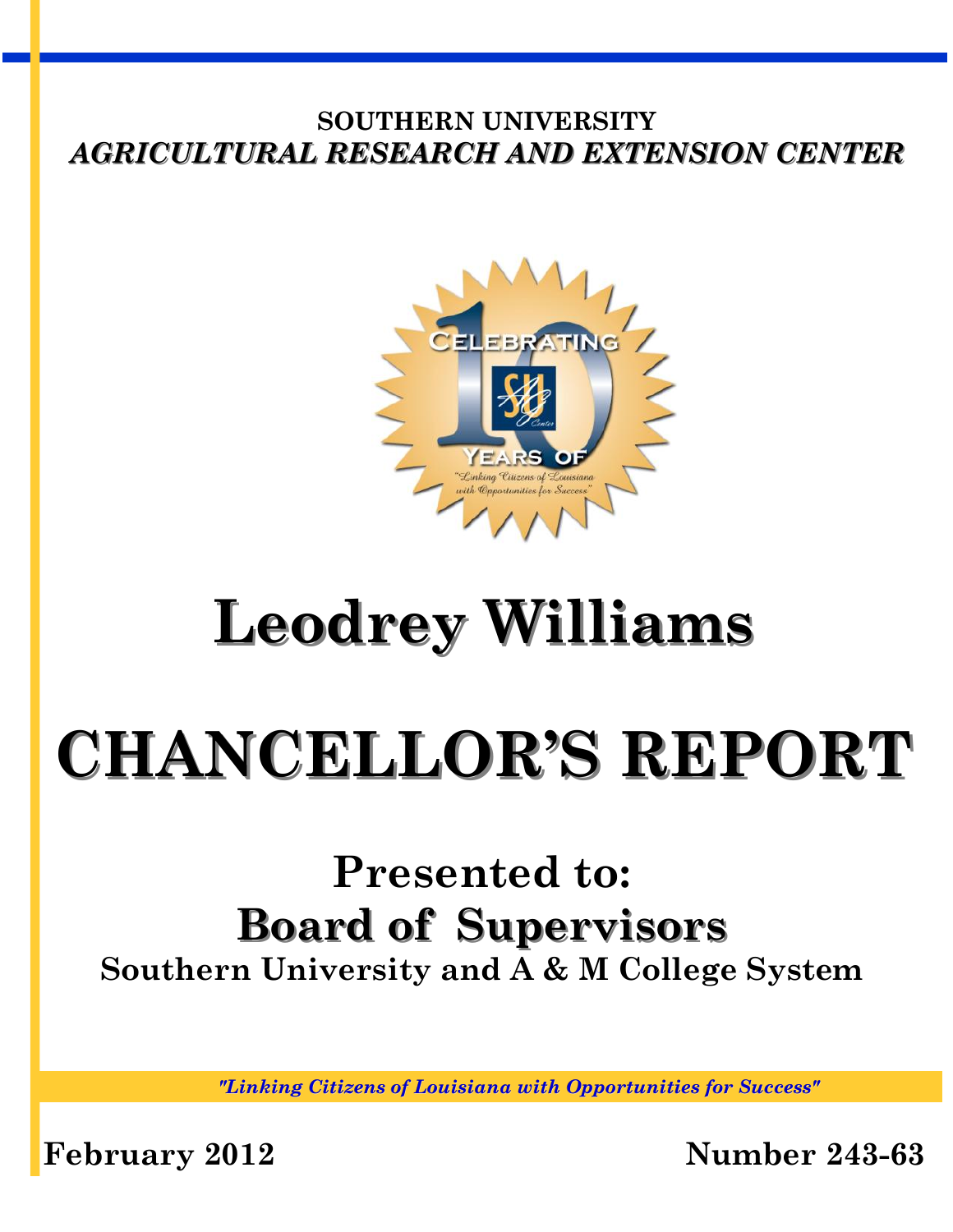#### **SOUTHERN UNIVERSITY AGRICULTURAL RESEARCH AND EXTENSION CENTER DRINKABLE AIR PUBLISHES PERFORMANCE EVALUATION OF WATER GENERATOR BY SU AG CENTER**

*Southern University Ag Center* 

**Leodrey Williams**  Chancellor

**Adell Brown** Vice Chancellor, Finance and Administration

**Kirkland Mellad**  Vice Chancellor for Research

**Gina E. Eubanks**  Vice Chancellor for Extension

**Christopher Rogers** Director of Technology Services

**Editors**  Bridget Udoh Donna C. Badon

**A. O. Williams Hall**  P.O. Box 10010 Baton Rouge, LA 70813

**Tel**: (225) 771-2242

**Fax**: (225) 771-2861

#### **Website**: www.suagcenter.com

Southern University Agricultural Research and Extension Center, an entity of the Southern University System, Leodrey Williams, Chancellor, Ronald Mason, Jr., System President, Darren Mire, Chairman, Board of Supervisors. It is issued in furtherance of the Cooperative Extension Work Act of December 1971, and the Agricultural Research Program, in cooperation with the U.S. Department of Agriculture. All educational programs conducted by the Southern University Agricultural Research and Extension Center are provided to all persons regardless of race, national origin, or disability. © 2008 SU Ag Center.

On August 19, 2011, Drinkable Air published its First Quarter Report featuring the performance evaluation of Chameleon 60 Atmospheric Water Generator conducted by researchers at the Southern University Research and Extension Center.

Upon request from Drinkable Air Technologies for equipment evaluation, the Southern University Ag Center conducted a performance test from June to August 2011. The major goal of the company is to improve our environment with new technologies at affordable prices. Hence, the company designed and developed the Atmospheric water generator (AWG) Chameleon 60 that generates water from the humidity in the air, condenses, processes and purifies it into clean drinkable water. This environmentally friendly method of water supply has great potential to serve as an alternative method of water supply for humans as well as animals and plants, provided it is costeffective compared with other sources of water generators.

The system eliminates bacteria and purifies the water with an ozone process, which oxygenates the water. The potential will have high international demand particularly in developing countries with scarce drinkable water supply and during humanitarian relief situations.



Water Generator Machine at SU Ag Center

This study is limited to quality and quantity of water production and does not include mechanical and electrical issues that affect the equipment's reliability.

The objective of the study was to perform equipment performance test on the equipment with respect to quantity and quality of water produced and electric usage in terms of KWH consumed.

Performance test of Chameleon 60, AWG was carried out in Baton Rouge at the Southern University Ag Center campus. The unit was delivered by Drinkable Air Technologies (DAT) to Southern University Agricultural Research and Extension Center (SUAREC) on June 6, 2011.

The equipment was placed on level concrete blocks and was connected to 220 volts electrical box and meter to measure the electric usage (KWH) for water production. Volume of water produced and KWH consumed were measured at different intervals (5 min, one hour,12 hours and 24 hours). Daily hourly temperature and relative humidity were obtained from the Southern University weather station located approximately 300 ft away from the equipment. Water was collected in a graduated cylinder and 5 gal containers. For water quality analysis, filtered and unfiltered water samples were collected and analyzed at the Calligary Environmental Center.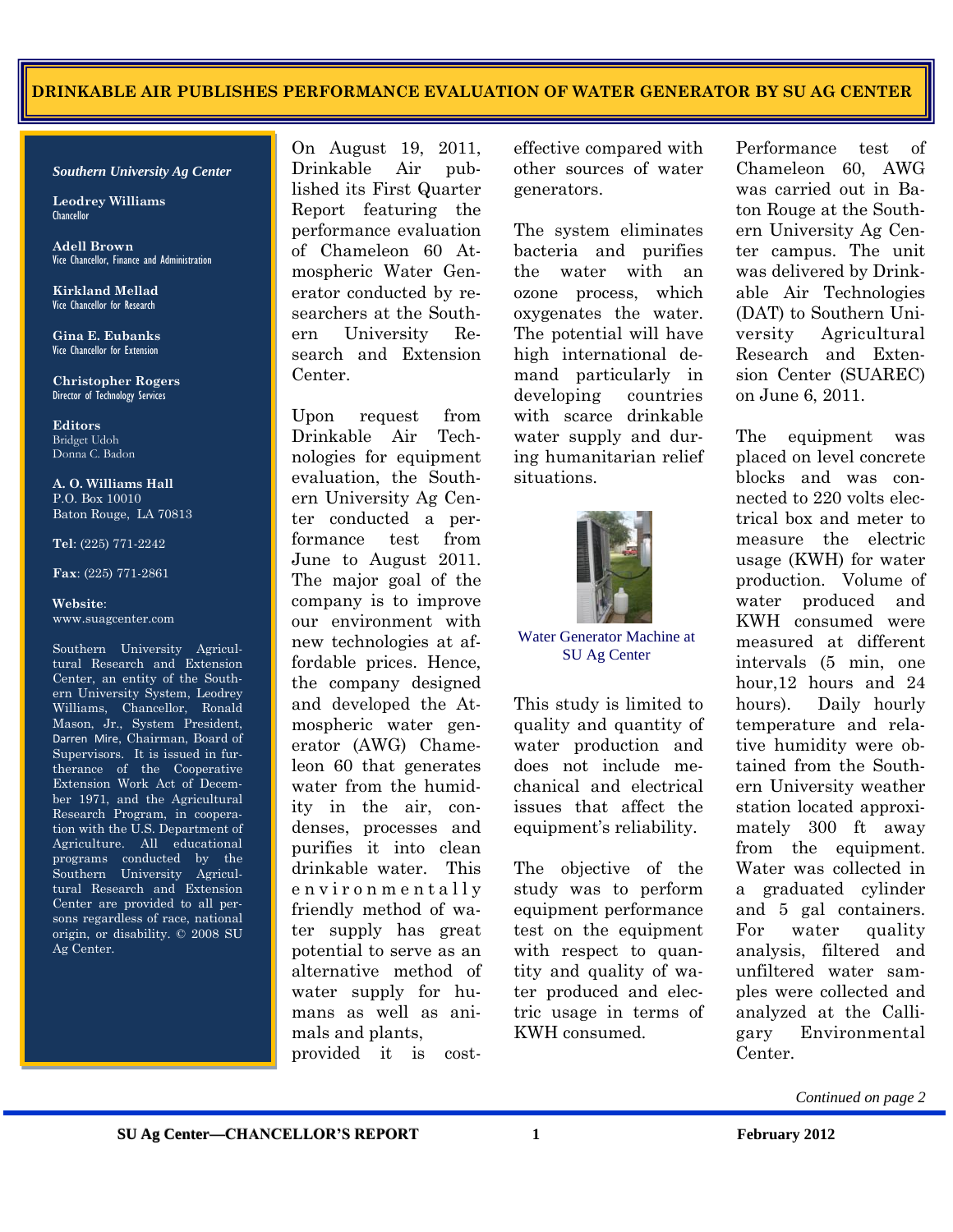## Drinkable Air *Continued from page 1*

The summary results of the water quality analysis obtained from the Calligary Environmental Center focused on the performance evaluation of the Atmospheric Water Generator, Chameleon 60. The machine was rigorously tested and evaluated based on its water production capacity and electrical usage. Several additional improvements were made to the equipment during the course of the test. For the period between June and August 2011, the AWG, Chameleon 60 had the capacity to produce up to 77 gallon of water in 24 hours under Baton Rouge weather conditions.

Because of lower temperature and higher humidity at nighttime, the unit produced more water efficiently at night than daytime.

It was not possible to test the unit at lower humidity than 53%. Hence, it was recommended that the equipment be tested at lower humidity regions as well. Mathematical models that predict the water production as a function of humidity and temperature were developed. Water quality test results showed it was within the acceptable range levels. Since this way of atmospheric water harvesting has great potential for wide agricultural use, all research efforts will be made to explore other sources of energy besides electrical power to run the machine.

The final report for the performance evaluation of Chameleon 60 Atmospheric Water Generator was generated by Yemane Ghebreiyessus, Professor, plant science, Roosevelt Payne, Research Associate and Mila Berhane, Senior Research Associate on December 3, 2011.

For the full report, contact Dr. Yem a n e a t y e mane\_ghebreiyessus@suagcenter.c om, 225-771-2242 or visit http:// www.drinkable-air.com/

#### **BROWN NAMED EXECUTIVE VICE CHANCELLOR AND VICE CHANCELLOR FOR RESEARCH**

Dr. Adell Brown, Jr., Vice Chancellor for Finance and Administration, SU Agricultural Center, has been named Executive Vice Chancellor and Vice Chancellor for Research at Southern University Agricultural Research and Extension Center. Dr. Adell Brown will replace Dr. Kirkland E. Mellad who retired from the position of Vice Chancellor for Research on December 31, 2011. Additionally, Chancellor Leodrey Williams formally appointed Brown to be the official designated person in charge in his absence.



**Dr. Brown** 

During his initial meeting with the faculty on January 10, he informed them that his vision is for the Southern University Ag Center to become a major partner in providing innovative new discoveries to help drive the economic development in the state of Louisiana.

"Average is over, we have to outperform and increase productivity in order to survive," Brown said.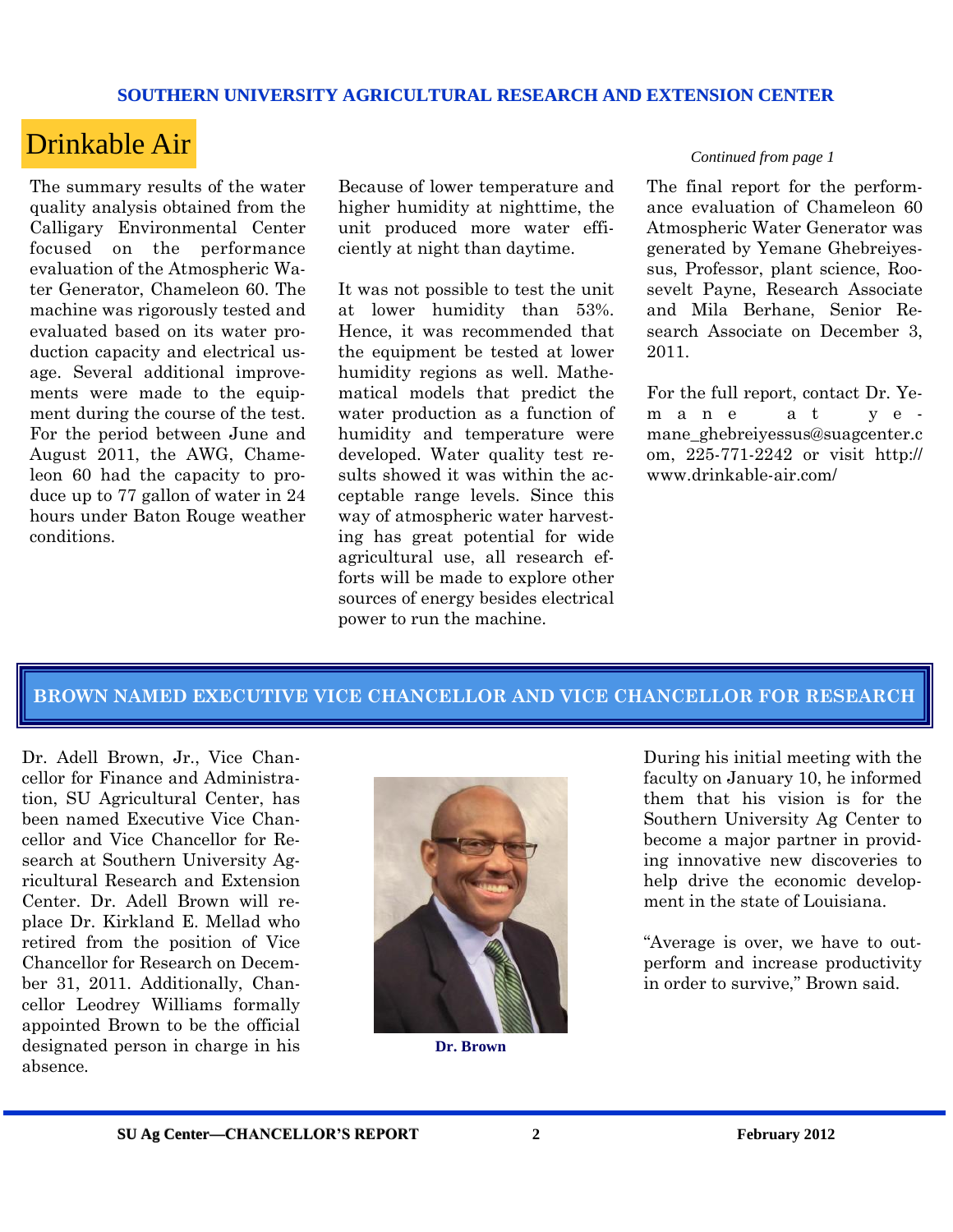## **SMALL RUMINANT ACE MEETING HELD AT SU AG CENTER**

The annual small ruminant Ag Center Exchange (ACE) group met on December 15, 2011 at Efferson Hall, on LSU campus. The purpose of the meeting was to review and discuss small ruminant research and extension activities and to identify critical program needs for the future.

Professor Sebhatu Gebrelul, Animal Science, Associate Professor Renita Marshall, Animal Science, Professor Yemane Ghebreiyessus, Urban Forestry, Lisa Gray, Research Associate, Eugene Runles, Farm Superintendent, and Linus Harleaux, Assistant Research Farm Superintendent, represented the Southern University Ag Center.

After a brief welcome and introductions by Dr. Jim Miller, Chair of the ACE group, Dr. Gebrelul reported the status of the *"Sustainable forage management practices through intensive sequential grazing system for cattle and goat production*" and discussed the goal, objectives and current activities.

Gebrelul also identified two pending projects; (1). *A systematic study of novel food pathogens, safety practices of small farmers, small processors and emerging markets for small ruminants,* AFRI/USDA and (2) *Mitigation of greenhouse (GHG) emissions in southern integrated beef-pasture system,* AFRI/USDA (Scaglia, G., LSU Ag Center, New Iberia) that the goat unit is collaborating in.

On behalf of Dr. F. Malekian, who was unable to attend the meeting due to other official engagement, Dr. Gebrelul also reported the goal, objectives and activities of the Capacity Building Grant entitled "*Nutritional content, antioxidant activity and safety of valueadded goat meat products*".

The Small Ruminant ACE agreed on the need for research to provide producers with information on improved practices to increase forage yields, species and varieties of clovers and stocking rates.

### **SMALL FARMER AGRICULTURAL LEADERSHIP TRAINING SESSION HELD IN HOUSTON**

The Southern University Ag Center-based Small Farmer Agricultural Leadership Institute held its second training session at Prairie View A&M University in Houston, December 14-17. The group consisting of 31 attendees from 12 southern states came together for farm tours and classroom lectures.

The first stop was Yonder Way Farm, which began in 2006, when owners Jason and Lynsyn Kramer decided to live out their dreams of owning a farm.



**Tour of the Yonder Way Farm** 



Their business goal is to be good stewards of the land by raising their animals free of confinement in a natural environment.

Classroom lectures included lessons such as team building, leadership, diversity, farming as a business, and creating a resource inventory.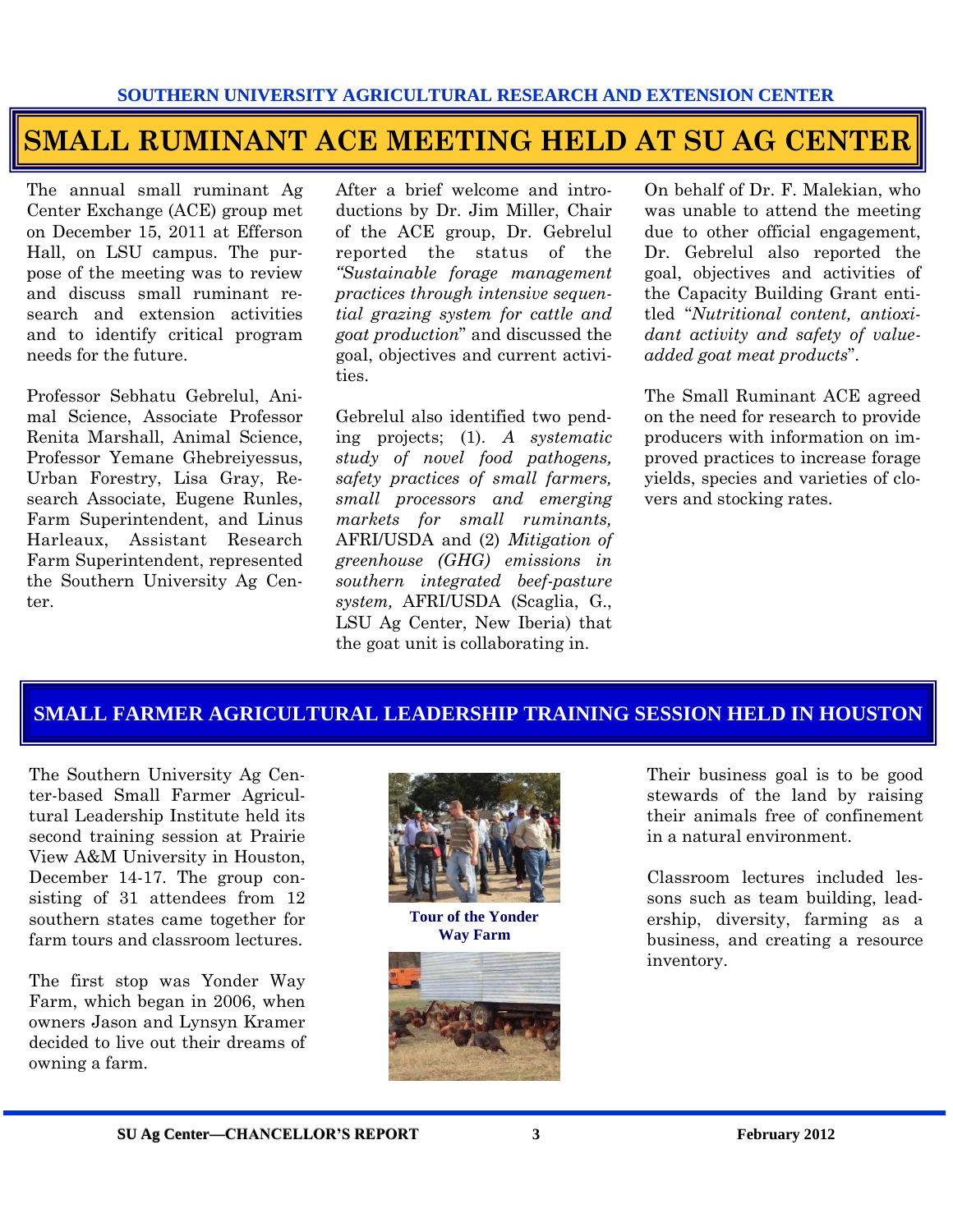## **SU AG CENTER STAFF ATTEND ANNUAL QUAD AREA EVENT**

On December 15, 2011, Eual Hall, Business Development Specialist, and Wilbert Harris, Technical Support Specialist, Center for Rural and Small Business Development participated in the annual Quad Area Head Start Christmas Activity in Jackson, Louisiana. The aim of the event was Head Start children and their parents. More than 89 parents and 50 children were available for the program.

The Ag Center staff set up a booth to display information about our Center, including activities used to assist communities to improve the quality of education; small business owners in starting small businesses; promoting USDA/ Rural Development programs and other rural development initiatives.



**Event participants at the computer training session** 



The USDA, Rural Development program Director, Monica Griffin and her staff expressed appreciation for Southern University's presence and being prominently featured in the event, especially for the Mobile Computer Technology availability to event participants.

Many adults visited the mobile technology RV to see how it operates onsite, assisting with training for children, and adults, small business owners, small farmers, and other organizations. In bringing this mobile distance learning technology to the community and citizens of East Feliciana Parish, the SU Ag Center hopes to create impact by improving education and enhancing economic development.

## **YES Youth Celebrate the Season**

Members of the Youth Educational Support (Y.E.S.) club visited the St. Helena Parish Nursing Home in December. The youth recited poems, sang Christmas Carols, and gave the residents fruits for a healthy snack. The youth also danced to the tune of "Silent Night." Angela Myles, St. Helena Parish Agent, SU Ag Center and Mrs. Addison, Health teacher at St. Helena Central Elementary supervised the event.



**YES club members entertain nursing home residents** 



**YES club members interact with nursing home residents**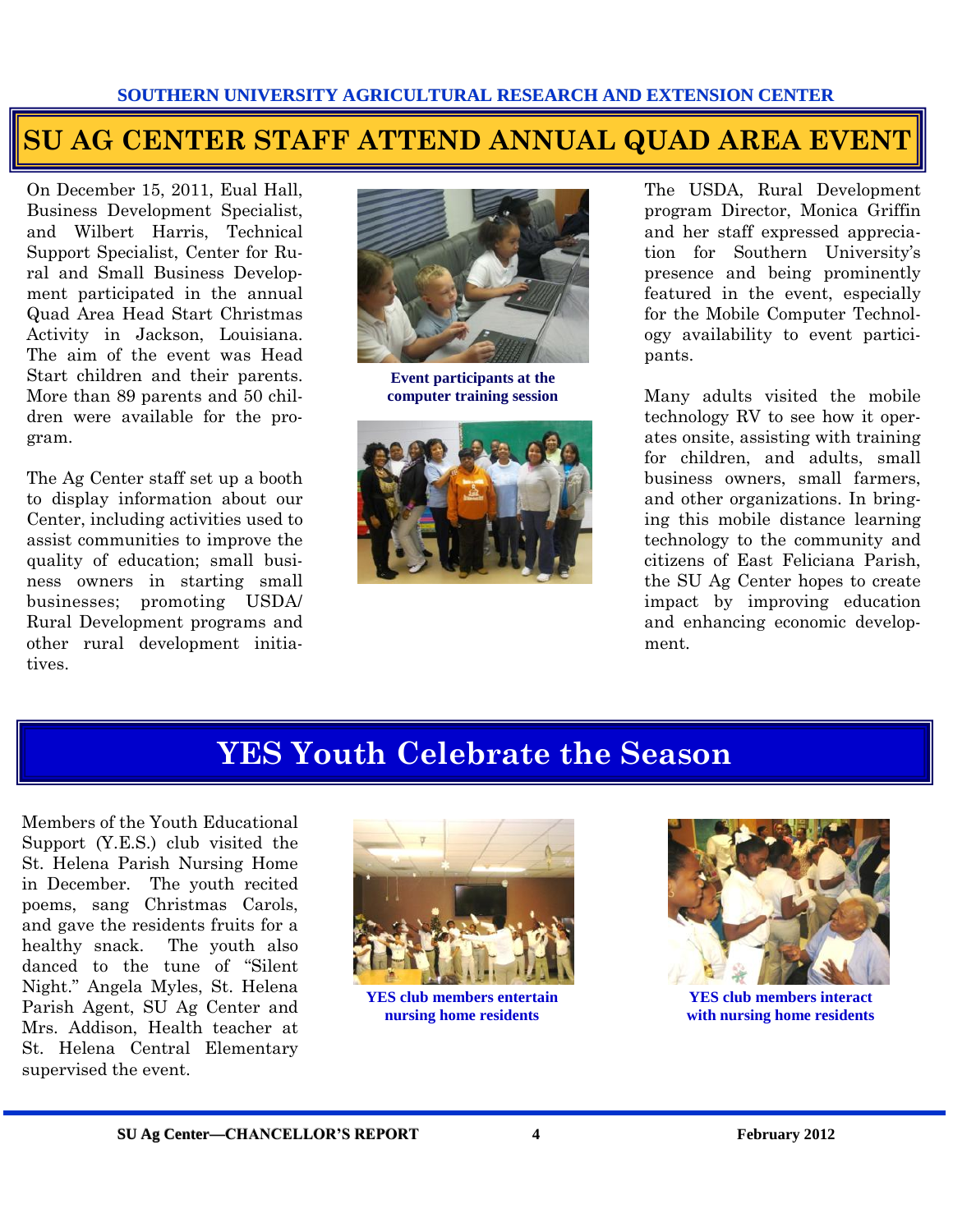## **THE SU AG CENTER ENHANCES TRAINING OF FUTURE SCIENTISTS**

The Southern University Ag Center has been sponsoring graduate research in urban forestry and agriculture for the past 10 years. Recently, two graduate students who conducted their research at the Center have graduated from SUBR and are employed at the Ag Center. They are Vanessa Ferchaud, Ph.D., Urban Forestry and Michaela Danzy, M.S., Urban Forestry, December 2011 graduates. Professor Yadong Qi served as their major advisor/professor. Qi is a joint scientist at SUBR and SU Ag Center.

Dr. Ferchaud's research yielded a dissertation entitled "Localization and identification of Flavonoids/ phenolics in selected southern tree species relative to Ultraviolet –B protection."



**L-r: Ferchaud, Qi and Danzy** 

"The research done by Dr. Vanessa has contributed new knowledge that enables us to have a better understanding of UV-B tolerance mechanism in Southern trees. Such information is useful for tree selection and forest management in forestry and urban forestry, as we continue to face the uncertainty in global climate change patterns," said Dr. Qi.

Danzy's research produced a thesis entitled "The effects of coopercarbon core-shell nanoparticles on three blue-stain fungi."

"Ms. Michaela's research has opened a brand new face of using nanotechnology to combat forest diseases," Qi said

Dr. Qi also stated that the research has explored the feasibility and effectiveness of the coppercarbon core shell nanoparticles in controlling blue stain fungi that are the major diseases causing death in southern pine.

Qi reported that the research results look very promising in sustaining the Louisiana urban forest. The USDA-NIFA awarded the funding for both projects to SU Ag Center through Project Director Yadong Qi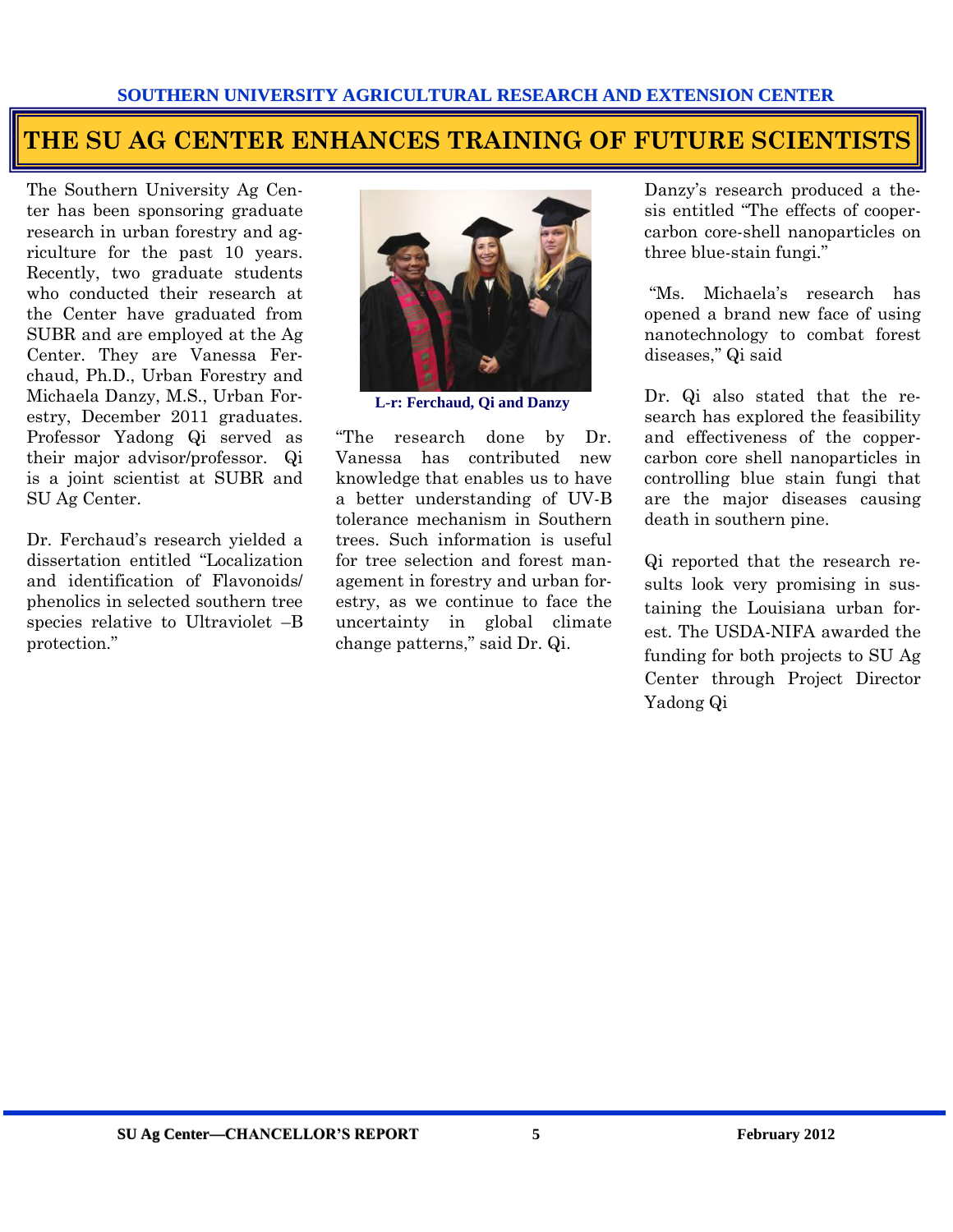## **FACULTY AND STAFF ACCOMPLISHMENTS AND ACTIVITIES**

### **SU Ag Center Experiential Learning Gardeners Celebrate Accomplishments**

The MISS-LOU project held its 2011 Fall Experiential Learning Garden graduation on December 20, at the SU Ag Center. This group of dedicated youth worked hard to maintain the gardens while learning how to grow, prepare and eat healthy food. Stephanie Elwood, Extension Associate, organized the celebration of the young gardeners' accomplishments.





**Student plants seeds** Students tend their crops

## **Bossier Parish Holds Moral Values Classes**

While the call has been timely, few have attempted to define "Moral Values" or explain why it is necessary to teach them. On January 19, more than 55 inmates at the Caddo Correctional Center in the Second Chance Program attended a "Moral Values" workshop conducted by Katherine Ervin, SU Ag Center parent educator in Bossier Parish.

"Moral values, anger management and other values have been identified as key needs for the inmates because of their culture, the media and other violent acts that have influenced them. These classes will help them change their behaviors." Ervin said.





Through these classes, the inmates will become aware that something is wrong with their upbringing and education. The goal of these classes is to help the inmates realize that they must be responsible citizens; respect themselves and others; obey the law; have a concern for the common good and re-Inmates gather for classes **Interpretent in the common good**<br>gard for truth and justice.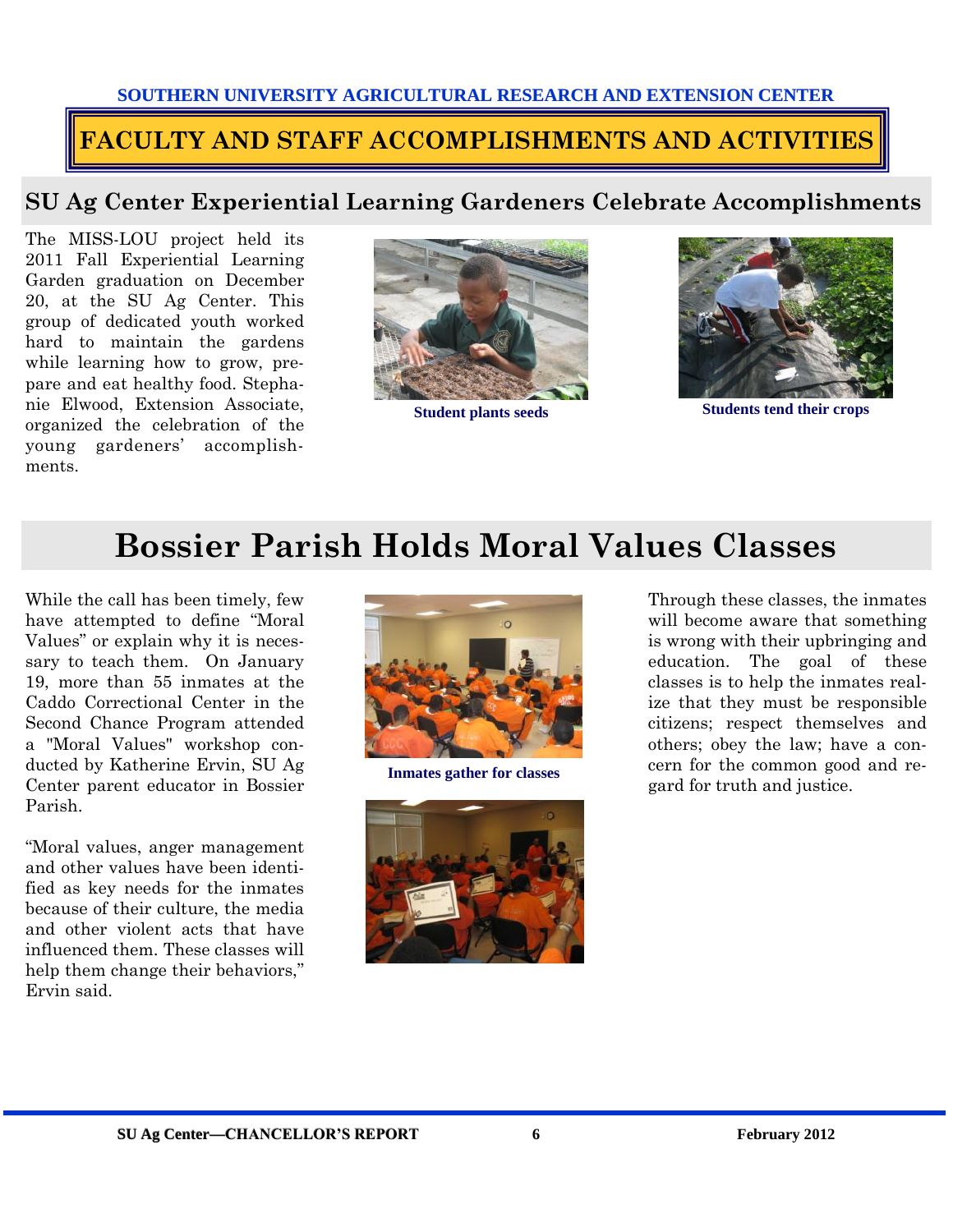## **FACULTY AND STAFF ACCOMPLISHMENTS AND ACTIVITIES**

## **SU Ag Center Researcher Selected to Serve on International Board**

**Renita W. Marshall**, Associate Professor of Animal Science at Southern University Agricultural Research and Extension Center, has been selected to serve on the editorial board for the American Journal of Animal and Veterinary Sciences (AJAV).

Marshall requested the position of editor, and later received word of her acceptance to serve as a Contributing Editor for the AJAV board.

"It is a great honor for us to have such a distinguished researcher as you on our board of Editors", said the publication team in the announcement letter.



**Dr. Marshall** 

The letter stated her role to include contributing material from herself or her institution, and region in the shape of research/ review articles, short communications, technical comments, and editorials in each issue.

Her duties also include collecting research / review articles, evaluating and submitting them for publication. Accepted articles will be available at the Science Publications web site for unlimited data download.

Other current Board members come from diverse countries including Australia, Canada, Mexico, Norway, Slovenia, and United A r a b E m i r a t e .

P l e a s e v i s i t h t t p : // [w w w . t h e s c i p u b . c o m /](http://www.thescipub.com/editorial_AJAVSsp) [editorial\\_AJAVSsp f](http://www.thescipub.com/editorial_AJAVSsp)or further details.

## **SU Ag Center Parish Agent wins National Distinguished Service Award**

**Terrence Marshall,** East Baton Rouge Extension Agent, won the National Distinguished Service Award from the National Association of County Agricultural Agents (NACAA).

The NACAA is a professional Extension organization, which makes Extension and agriculture stronger by connecting peers to develop professionally. The goal of the association is to advance the professional status of Extension agents and specialists with agriculture-related Extension appointments. The organization serves to recognize professional excellence in Cooperative Extension nationwide. <http://www.nacaa.com/>



#### **SU Ag Center Faculty Served as National Conference Program Chair**

**Dr. Zhu Ning,** Professor, Urban Forestry served as the National Conference Program Chair for the Society of American Foresters also, as an invited speaker in the at the International Arboriculture Summit in Hong Kong, November 2011.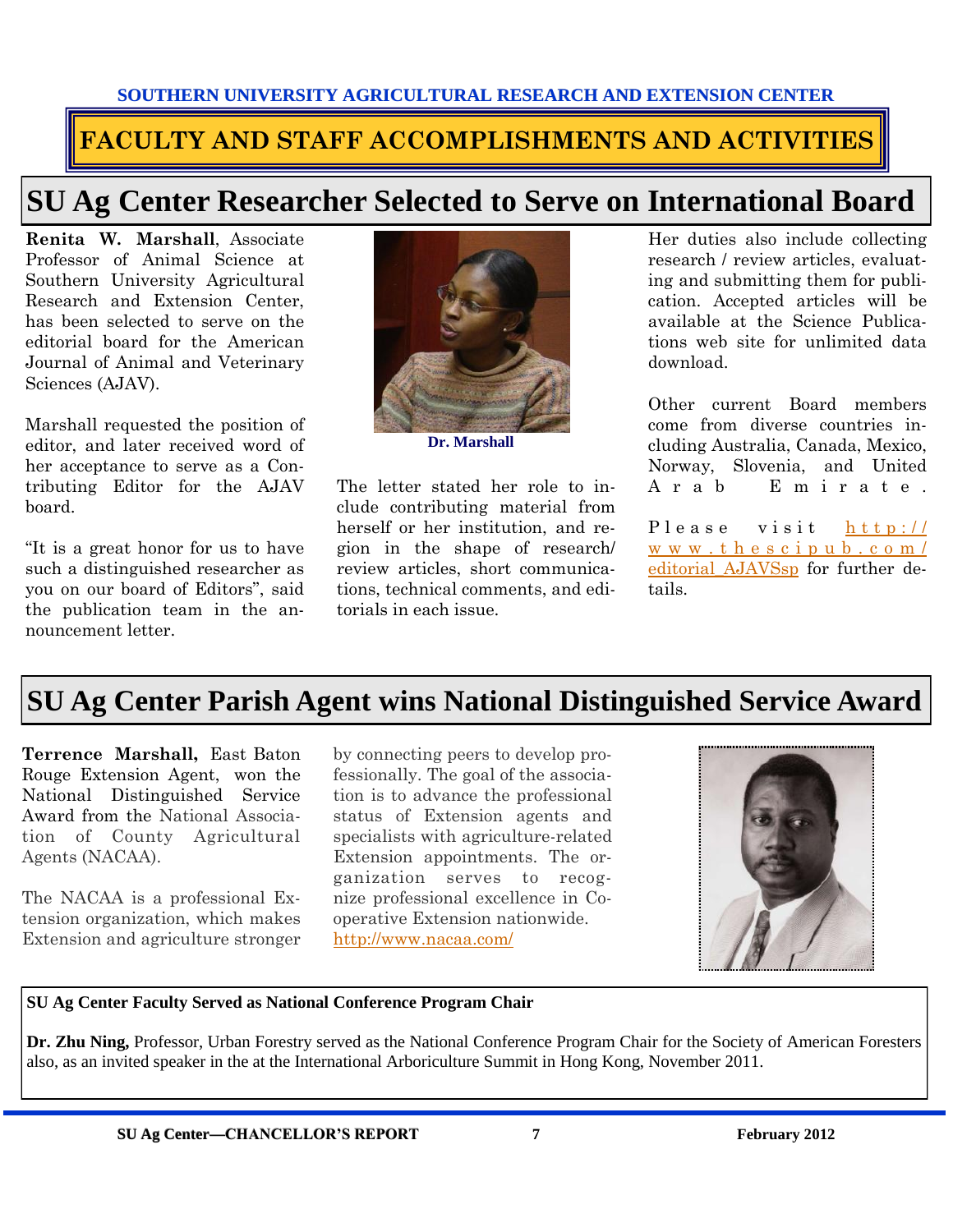## **FACULTY AND STAFF ACCOMPLISHMENTS AND ACTIVITIES**

## **New Hire**



**Linda M. Batiste** serves as Director of Finance, replacing Dr. Adell Brown, Jr., who now fills the posi-

tion of Vice Chancellor for Research, replacing Dr. Kirkland Mellad at the SU Agricultural Research and Extension Center.

Batiste comes to us from the Baton Rouge Community College, where she served in the capacity of Assistant Professor, Accounting, responsible for planning, testing, developing, lecturing and implementing curriculum in accounting for associate degrees in business and in accounting. She also coordinated and taught online curriculum in accounting.

Batiste is a native of Mansura in Avoyelles Parish, who holds a Bachelor of Science in Accounting and Masters of Professional Accountancy degrees from Southern University A & M College, Baton Rouge, LA.



**Lakeeshia D. Giddens**, Program Director, e-Learning, Rural Mobile Training and Development Center, joined the Ag Center staff in January.

Her responsibilities include implementation and oversight of the e-Learning Rural Mobile Training and Development Center.

Prior to coming to the Ag Center, Giddens served in the Office of Media Relations on the Southern University-Baton Rouge campus, in the capacity of Administrative Assistant II.

The St. Tammany native holds a Bachelor of Arts in Mass Communications and a Master of Arts in Mass Communications, with a concentration in Public Relations, from Southern University and Agricultural & Mechanical College in Baton Rouge.